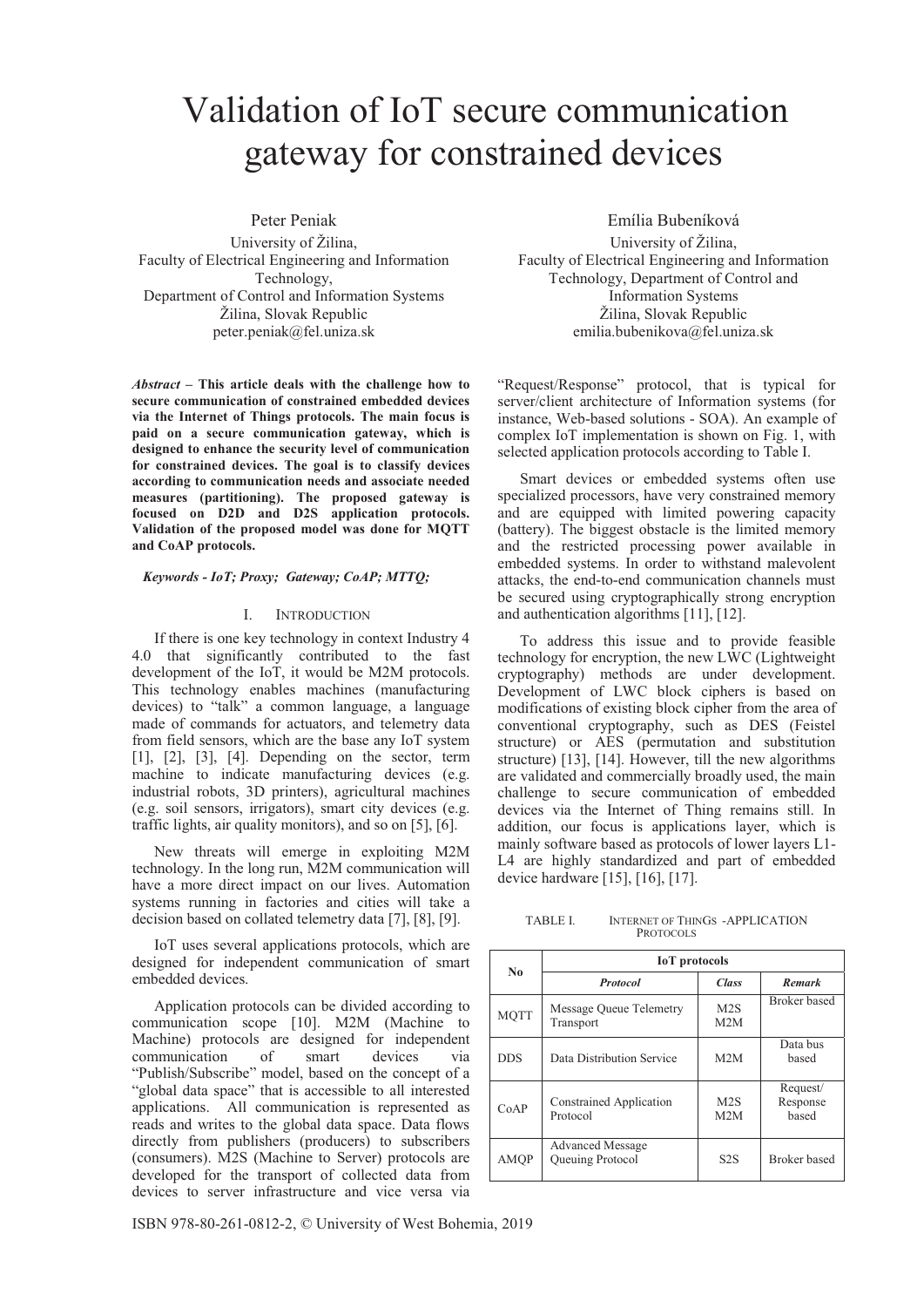In the next chapter, we will focus on the fragility of IoT data backbone and will describe potential security attacks to be addressed by the proposed enhanced security model [18].



Figure 1. IoT protocols and response time

# II. M2S APPLICATION PROTOCOLS OF IOT BACKBONE AND THEIR FRAGILITY

M2S IoT application protocols are typically used for data backbone and collecting of device data from servers and information systems. The most used protocols in M2M technology are MQTT and CoAP that we can found in a variety of sectors including [11], [12].

• **MQTT** (Message Queuing Telemetry Transport) is a standard messaging protocol defined by ISO/IEC PRF 20922 standard [19]. It allows endpoints to exchange data in a publish-subscribe fashion. In MQTT, data exchange is mediated by one or more brokers. Clients can publish messages to thevbroker and/or subscribe to the broker to receive (certain) messages. All published messages must have a topic, which essentially a "label" of the particular message. Although there is no standard rule, topic is usually organized as a filling system (e.g. "station1/substation3/PLC3/temper ature") and are used to dispatch messages according to the right subscribers, depending on what topics they subcribed to [18], [20], [21]. Example MQTT communication is illustrated by Fig. 2.



Figure 2. MQTT clients publish message to the broker, which takes care of dispatching them to the subsribers according to their topics [18]

• **CoAP** (Constrained Application Protocol) is a client-server protocol, which means that the data exchange is initiated by a client node, with a request sent to a server node, which will answer with a response. It is a specialized web transfer protocol for use with constrained nodes and constrained (e.g., low-power, lossy) networks and is defined by RFC 7252 [22]. CoAP does not require the client to open or keep a connection to a server because it is based on UDP (User Datagram Protocol). At any time, a client can send one CoAP packet to a server. Each request has a few options, with the most important one being the URI (Uniform Resource Identifier, which indicates the "path" to the requested resource – much like URLs (Uniform Resource Locators) for websites. A node could be both server and client at the same time, implementing a point-to-point, full duplex data layer [11], [12], [18]. Example CoAP communication is illustrated  $bv$  Fig. 3.



Figure 3. CoAP clients send a requests to the server, which responds to those that are correctly received [18]

M2S communication is executed mainly via Internet, therefore we can expect several security issues, such as:

- IP spoofing
- Exposed credentials/Network configuration
- Amplification attacks (BAF)
- Over-the-Air Upgrades
- Exposed MQTT/COAP endpoints
- MQTT publishing of invalid UTF-8 data
- Vulnerable MQTT Firmware Libraries

In order to mitigate the mentioned issues, we can propose to use secure IoT gateway. The constrained devices are limited and cannot afford to use full scope encryption and apply complex authentication. Therefore, we have to secure M2S protocols by using of external device (secure IoT gateway), which can provide necessary encryption and authentication with using the standard protocols, such us IPSec/Ipv6 or TLS/SSL (TCP) to secure communication via Internet. The private network with constrained devices (M2M) will not be directly reachable from Internet and will have to use the gateway in order to enable communication with an external system. It is a similar approach to computer networks (LAN) with using Firewalls that can be applied to divide network into two parts, the secured one behind a firewall and public network.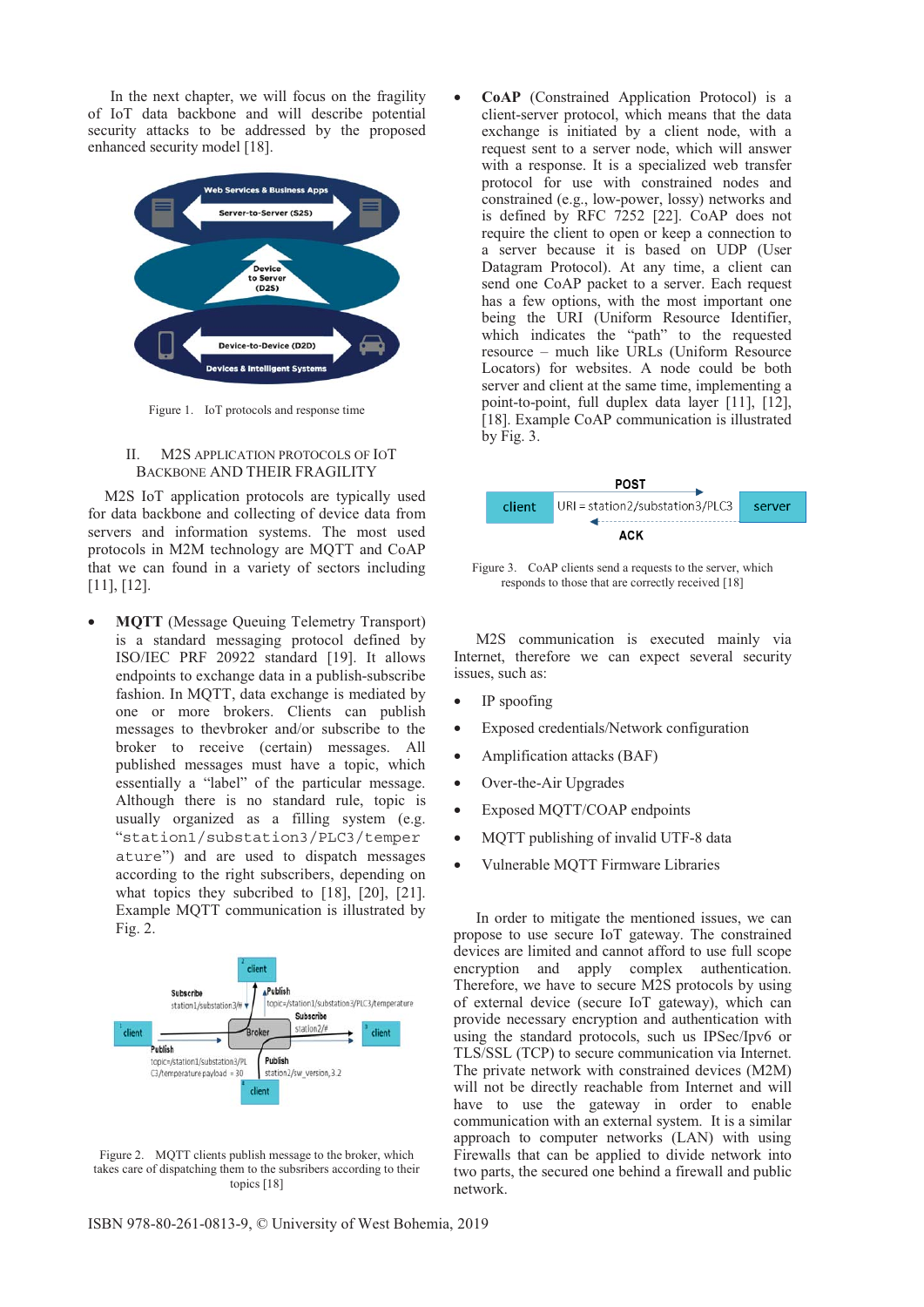## V. MODEL OF IOT SECURE GATEWAY

The essential idea is to use a dedicated external device, so called IoT Secure Gateway, for securing M2S communication of constrained devices via the Internet. The proposed model is shown on Fig. 4. The devices are clustered according to their capabilities to 3 partitions. Partition-I is assigned to devices, which are capable to communicate via CoAP protocol. Partition-II is dedicated for devices with the protocol MQTT, and finally Partition III for devices that do not support MQTT, neither CoAP (etc. DDS).



Figure 4. Proposed model for IIOT Secure Gateway

The gateway handles the both protocols differently, CoAP is treated as a request/response protocol, therefore each device  $(N_{1i})$  can trigger request  $(x_{1i})$ , which is translated by gateway to HTTP/REST protocol and secured with standard protocols SSL/TSL  $(Y_1)$ , as shown by Fig. 5. For external systems, the gateway can emulate virtual CoAP devices  $(N'_{1i})$  and it is able to isolate physical constrained devices from Internet.

Numerical representation of proposed model for CoAP protocol can be expressed by following formulas:

$$
IP_{N'1i} \sim \{IP_{Yl},Port\ N_{2i}\},\tag{1}
$$

$$
N'_{Ii} \sim N_{Ii} \tag{2}
$$

$$
Y_{li} \sim F_x(N'_{li}, X_{li}), \tag{3}
$$

$$
Y_2 \sim F_y(T'_L, T'_2, ..., T'_z) \tag{4}
$$

$$
\{T', T', \ldots, T'_{z}\} \sim F_{z} \{T_{l}, T_{2}, \ldots, T_{z}\}
$$
 (5)

where

- *N1i* constrained devices with CoAP
- *N2i* constrained devices with MQTT
- *N3i* constrained devices without MQTT/CoAP
- *N'1i* virtual IoT CoAP devices via Gateway
- *X1i* CoAP request/replay message (POST/GET)
- *X2j* MQTT consumer/produces message
- *IPN'1i* socket address for virtual CoAP device
- $F_{y,x,y}$  gateway transformation functions

 Gateway acts as a proxy device for CoAP protocol. It translates the IP addresses of constrained devices to socket addresses of gateway, as expressed by (1). In addition, the gateway maintains the association table between real devices  $(N_{1i})$  and virtual devices provided by gateway  $(N'_{ij})$ , according to (2). CoAP messages are mapped with the using of the same methods to HTTP protocol of assigned virtual device, as expressed by (3).

 MQTT protocol uses a different model. The gateway maintains two broker instances with the same topics that are mirrored. Constrained devices can work just with internal Broker *x*, while public devices can use a different Broker  $y$  (Fig. 6). The gateway has to handle all messages and map them into the both brokers according to defined rules (4)(5).



Figure 5. IoT secure gateway - CoAP/HTTP proxy  $(Y_1)$ 



Figure 6. IoT secure gateway - MQTT/AMQP  $(Y_2)$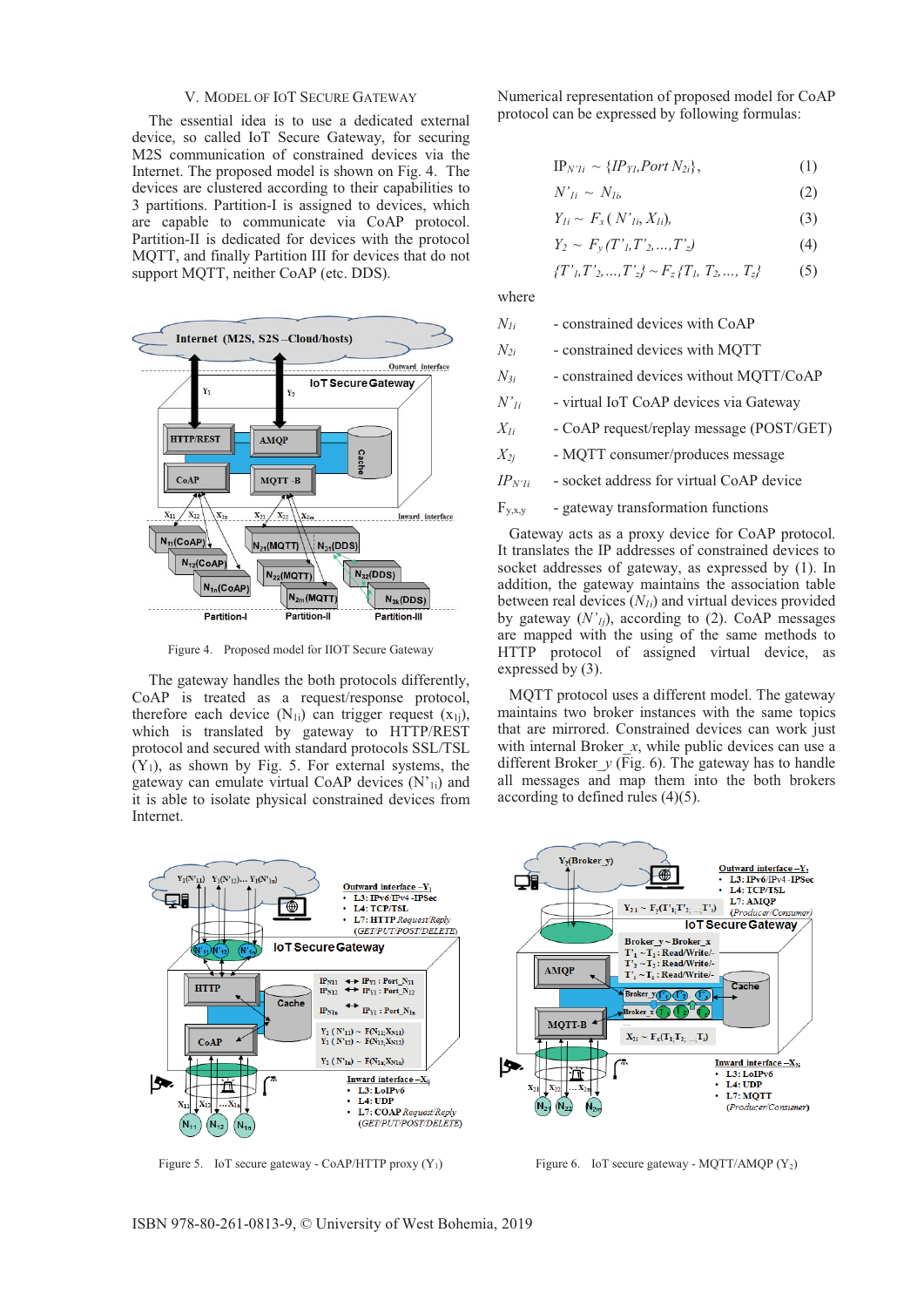# III. VALIDATION OF ENHANCED COMMUNICATION **SECURITY**

The proposed model of IoT Secure gateway has been validated in our laboratory. The validation was performed with an experimental gateway for AMQP/MQTT protocol. The gateway was configured with two independent Brokers (Broker *Y*, Broker *X*) and simplified transformation function  $F_z$  as expressed by (6), which leads to  $Y_2$  according to (7).

$$
\{T', T', T', T', T', T'\mathbf{s}\} \sim F_{z} \{T_{l}, T', 0, 0, 0\} \tag{6}
$$

$$
Y_2 \sim F_{y} \{ 5, 2, 0, 0, 0 \} \tag{7}
$$

The transformation function is limited to a simple replication from Broker\_*X* to Broker\_*Y* (read permission for Broker\_*Y*), or from an external network to Broker\_*X* (write permission for Broker\_*Y*). A simple MQTT client application was connected to the gateway and its Broker\_*X*. The client was configured to publish numerical values to topics  $T_1$  and  $T_3$  and to perform consumption of value in topic *T2*. The both initial screens, IoT gateway and MQTT client, are illustrated by Fig. 7.



Figure 7. Testing of IoT secure gateway via MQTT simple client application

After publishing of values to both topics by MQTT client, IoT gateway replicated value from topic  $T_1$  to *T'1* on Broker\_*Y*. Topic value *T3* was not replicated and remained just in Broker\_*X*, based on transformation function setting (no read). In addition, MQTT client application consumed value from topic  $T_2$  that was written from Broker *Y* to Broker *X*. That value was published from the external system via Cloud. Both screens of IoT gateway and the client can be found after publishing from Broker\_*X* on Fig. 8.



This work has been supported by the Educational Grant Agency of the Slovak Republic (KEGA) Number: 016ŽU-4/2018 Modernization of teaching

The gateway functions were validated by test cases

| <b>CONSTRUCTION</b><br>$\mathbf{x}$<br>$\Rightarrow$ $\bullet$ http://putm09intrar1/i $\circ \bullet$ $\bullet$ $\bullet$ IoT_Gateway<br>☆★☆<br>$\times$ |  |  |  |
|----------------------------------------------------------------------------------------------------------------------------------------------------------|--|--|--|
| loT-Secure-GW • Y2 (AMQP/MQTT) • •                                                                                                                       |  |  |  |
| Model                                                                                                                                                    |  |  |  |
| Broker Y T <sub>1</sub><br>Interface<br>$T_3$<br>$T_5$<br>T <sub>2</sub><br>$T_4$<br><b>Status</b>                                                       |  |  |  |
| 5<br>$\overline{c}$<br>AMQP V<br>Up<br>Topics:                                                                                                           |  |  |  |
| Broker $X$ <sup>T<sub>1</sub></sup><br>T <sub>2</sub><br>T3<br>T4<br>T5                                                                                  |  |  |  |
| MQTT V<br>Up<br>5<br>$\overline{8}$<br>Topics:                                                                                                           |  |  |  |
| $\overline{\mathsf{v}}$<br>Read                                                                                                                          |  |  |  |
| ⊽<br>Write                                                                                                                                               |  |  |  |
| $\bullet$                                                                                                                                                |  |  |  |
|                                                                                                                                                          |  |  |  |
|                                                                                                                                                          |  |  |  |
| € 100%<br>▼                                                                                                                                              |  |  |  |
|                                                                                                                                                          |  |  |  |
| $\Box$<br>$\mathbf x$<br>$\sim$                                                                                                                          |  |  |  |
| $\leftarrow$<br>(→)   http://putm09intrar1/i  P v C      A MGTT_device<br>令★算<br>$\times$                                                                |  |  |  |
| $\sqrt{\phantom{a}}$ X21 $\times$<br>MQTT                                                                                                                |  |  |  |
|                                                                                                                                                          |  |  |  |
| Device [Model]                                                                                                                                           |  |  |  |
| Publish:<br>$T1$ :<br>T3:                                                                                                                                |  |  |  |
|                                                                                                                                                          |  |  |  |
| T2:2<br>Consume:                                                                                                                                         |  |  |  |
| Submit                                                                                                                                                   |  |  |  |
|                                                                                                                                                          |  |  |  |
| $\bullet$                                                                                                                                                |  |  |  |
|                                                                                                                                                          |  |  |  |
|                                                                                                                                                          |  |  |  |
| $@100\%$                                                                                                                                                 |  |  |  |

Figure 8. Result of testing of IoT Secure gateway

### VI. CONCLUSION

As explained, IoT security features are not strong enough, mainly due to lack of encryption power in constrained devices and embedded systems. Till the new algorithms are made available, there is a need to secure communication by other means.

Therefore an alternative approach is proposed to use the additional device, IoT Secure gateway, to secure communication of constrained devices with external systems and servers via Cloud. The secure gateway offers full scope security measures including encryption on network and transport layer (IPSec, TSL/SSL) for external communication (M2S). The constrained devices cannot afford the same level of security measures, therefore they have to be hidden behind the gateway. The gateway acts as a proxy device for CoAP protocol and emulates virtual devices which are independent on real physical infrastructure. The different approach was proposed for MQTT communication. It is based on two mirrored Brokers,<br>which can isolate external and internal can isolate external and internal communication. In addition, the mirroring of MQTT topics can be controlled by transformation function.